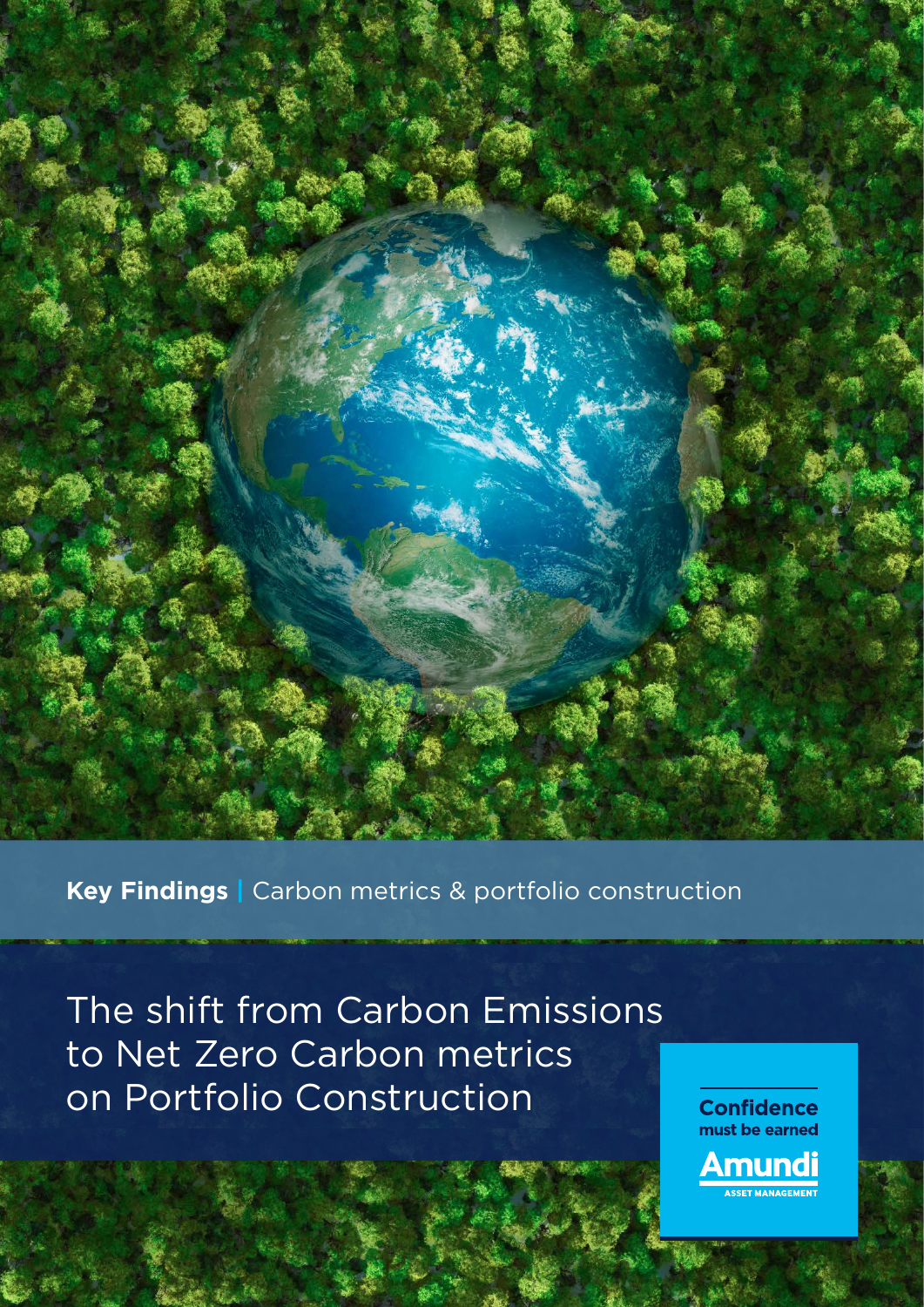# New Carbon Emission Metrics on the Road to Net Zero

Climate risk is the biggest challenge humanity has to face in the 21<sup>st</sup> century, affecting both the biosphere and the economic paradigm that currently underpins it. The latest reports released by the Intergovernmental Panel on Climate Change (IPCC) and the International Energy Agency (IEA) emphasize the urgency to act quickly. The former provides new estimates of the chances of crossing the global warming level of 1.5°C in the next decades, and finds that unless there are immediate and large-scale reductions in greenhouse gas emissions, limiting warming to close to 1.5°C or even 2°C will be out of reach. IEA's report underlines that to achieve Net Zero Emissions, the annual clean energy investment will need to reach \$4 trillion by 2030, with a 40% reduction of carbon emissions by 2030 and 62% by 2035.

Since the 2015 Paris Agreement and the emergence of net zero emission policies, climate change is now the top priority on the agenda of financial institutions, supervisors and policymakers. Consequently, the asset management industry also has a key role to play. Terms such as "portfolio decarbonization", "temperature alignment", "net zero carbon investment" and "Paris-aligned benchmark (PAB)<sup>1</sup>" have become the everyday reality of asset owners and managers. These will significantly alter portfolio allocation and investment frameworks.

Institutional investors are regrouping into the UNconvened Net Zero Asset Owner Alliance with the objective to *"transition their portfolios to net zero GHG emissions by 2050".* Additionally, asset managers have formed the Net Zero Asset Managers initiative, which currently boasts 220 international asset managers and \$57 trillion of assets under management. Governments have also implemented additional regulations to promote the efforts of companies and financial market participants around the disclosure and the transparency of carbon emissions data, such as the Sustainable Finance Disclosure Regulation (SFDR) and the EU Taxonomy.

The key challenge of these regulations is therefore the supply of relevant data in terms of frequency, quality and coverage. If these metrics are not self-reported by companies, data providers usually estimate their carbon emissions. However, the quality of these estimates is usually poor: academics find no evidence that these scores predict future changes in emissions. As we are at an early stage for the race to Net Zero, climate risk assessment methodologies have not yet reached maturity<sup>2</sup>. Numerous initiatives have put forward new climate risk measures that differ from traditional scope  $1 +$  scope 2 carbon emissions<sup>3,4</sup>.

We recently published two working papers that study climate risk measures:

- *Portfolio Construction with climate risk measures*, conducting a survey of the current climate risk measures in the asset management industry and how portfolio construction practices use these "traditional" metrics;
- *Net Zero Carbon Metrics*, defining the metrics needed to enhance disclosure and debate on corporates' emissions in the context of portfolio alignment, engagement and net zero emissions policies.

*<sup>1.</sup> PAB: The label requires a year-on-year self-decarbonization of 7% on average per annum, based on scope 1,2 and 3 emissions, a minimum carbon intensity reduction of 50% and a minimum exposure to sectors highly exposed to climate change. Other constraints*  are also imposed such as issuer exclusions (controversial weapons and societal norms violators), a minimum green share revenue, *or some activity exclusions.*

*<sup>2.</sup> Portfolio Construction with Climate Risk Measures, Roncalli et. al, 2022*

*<sup>3.</sup> Scope 1: direct GHG emissions occurring from sources that are owned or controlled by the company.*

*<sup>4.</sup> Scope 2: indirect greenhouse gas emissions from consumption of purchased electricity, heat or steam. These emissions can be computed using the energy mix of the country (location-based) or the energy mix of the utility company supplying the electricity.*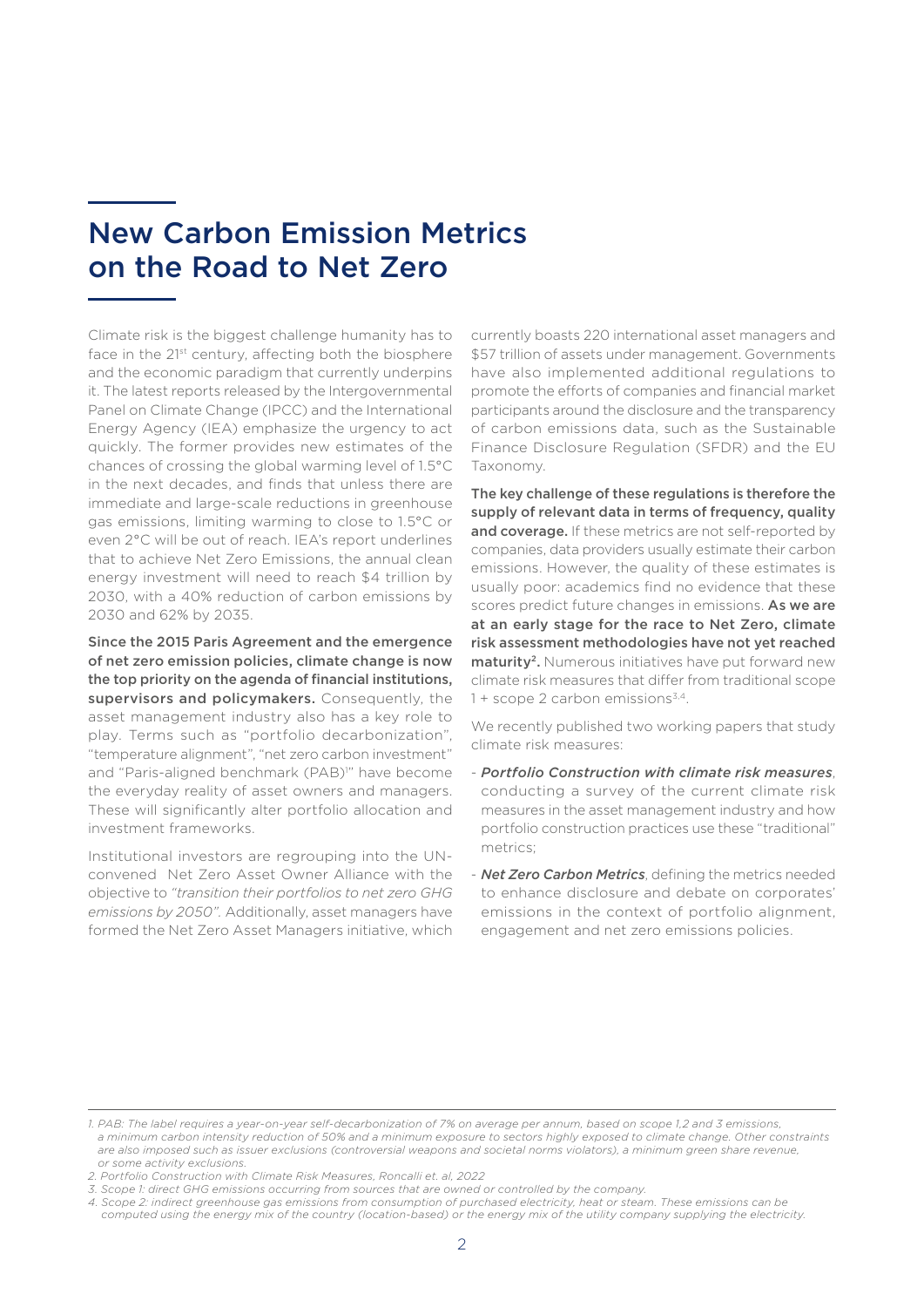# Key findings

**1**

Mobilization of the asset management industry for net zero requires the development of precise and specific net zero carbon metrics. For that reason, new climate risk measures have recently been established to complement those traditionally adopted (carbon emissions and carbon intensity), for example temperature scores, taxonomy, green revenues or capex values. These will shape the practice of portfolio alignment in the future. In parallel, at Amundi we have developed both new static measures (NZE duration, NZE gap, NZE slope and NZE budget) and dynamic NZE carbon metrics (time contribution, zerovelocity scenario). We used these measures in a new Participation, Ambition, and Credibility framework to control trajectories and targets of issuers. These metrics will give a more precise and dynamic understanding of portfolio alignment. As such, investors are increasingly making use of carbon trajectories, which are dynamic approaches, rather than relying on current carbon measures, which are mostly static. Indeed, carbon trajectories allow investors to anticipate the effects of direct risks on issuers and to identify companies whose alignment appears unrealistic, therefore excluding or underweighting the associated securities within their net zero strategies.

**2**

Whilst portfolio decarbonization is a static problem, portfolio alignment involves a dynamic approach to comply with a given climate policy (e.g., Paris-based benchmark approach or Net Zero Carbon objective approach). Portfolio alignment is therefore considered trickier than an usual portfolio decarbonization

strategy since it requires the input of new climate metrics that are considered more difficult to calculate. In addition, it also requires reevaluating decisions depending on the future behavior of corporate issuers both individually and collectively, which in turn results in more uncertainties over the portfolio solution.

# **3**

Portfolio Decarbonization: We notice that the slope of the tracking error risk/volatility curve is steeper when the carbon intensity reduction is high. This means that an increased carbon intensity reduction implies

a higher volatility of the tracking error. The steepness of the curve also increases when we include a higher "number" of scopes, e.g. it is steeper when we include all scopes than when we include only scope 1.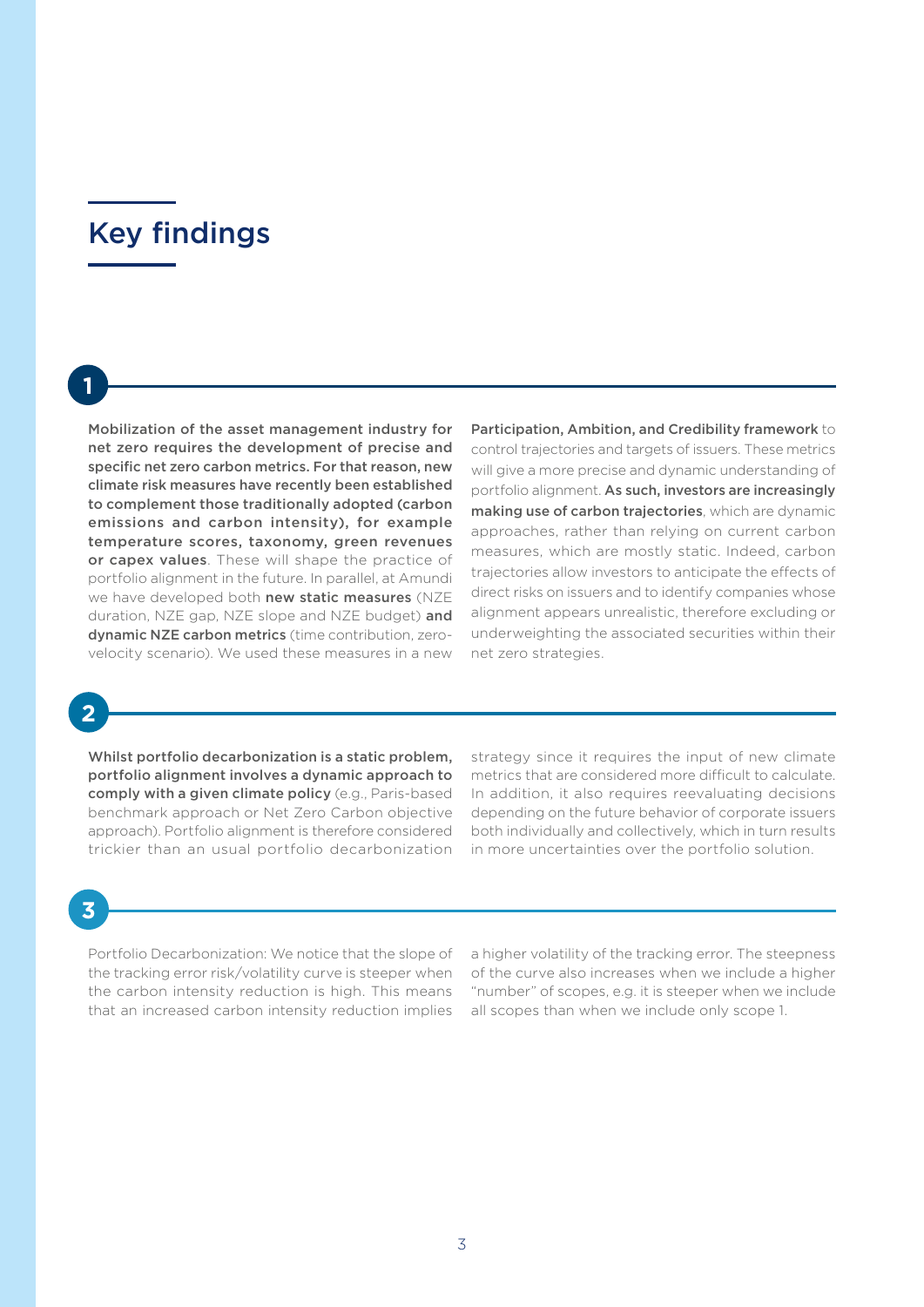## Figure 1: Impact of the carbon scope on the tracking error volatility (S&P 500 index, October 2021)



**4**

Our analysis showed that the decarbonization of portfolios (i.e., construction of a portfolio with lower carbon risks) is more difficult when considering full scope 3 carbon emissions<sup>4</sup>. For example, we observe that the tracking error risk is very low when we consider scope 1 + 2, whereas it can reach 4% for the Paris-Aligned Benchmark (PAB) label when we include scope 3. This is a problem because regulators often encourage investors to go beyond the traditional scope 1 + 2. However, there is an increase in tracking error compared to using direct plus first tier indirect carbon emissions. Interestingly, if we consider only scope 1, 2 and 3 upstream first-tier (direct supply chain), the tracking error remains within a limited range (e.g. below 2% by 2050 for a Carbon Transition Benchmark), while the inclusion of full indirect upstream and downstream emissions lead to the results mentioned above.

### Figure 2. The impact of scope 3 on CTB and PAB labels

## $2 \text{ a } \text{Scope } 1 + 2$   $2 \text{ b } \text{Scope } 1 + 2 + 3$



*4. Scope 3: other indirect emissions, such as the extraction and production of purchased materials and fuels, transport-related activities in vehicles not owned or controlled by the reporting entity, electricity-related activities not covered in Scope 2. Scope 3 upstream emissions include the indirect emissions that come from the supply side, and scope 3 downstream emissions are mostly associated with the product sold by the entity.*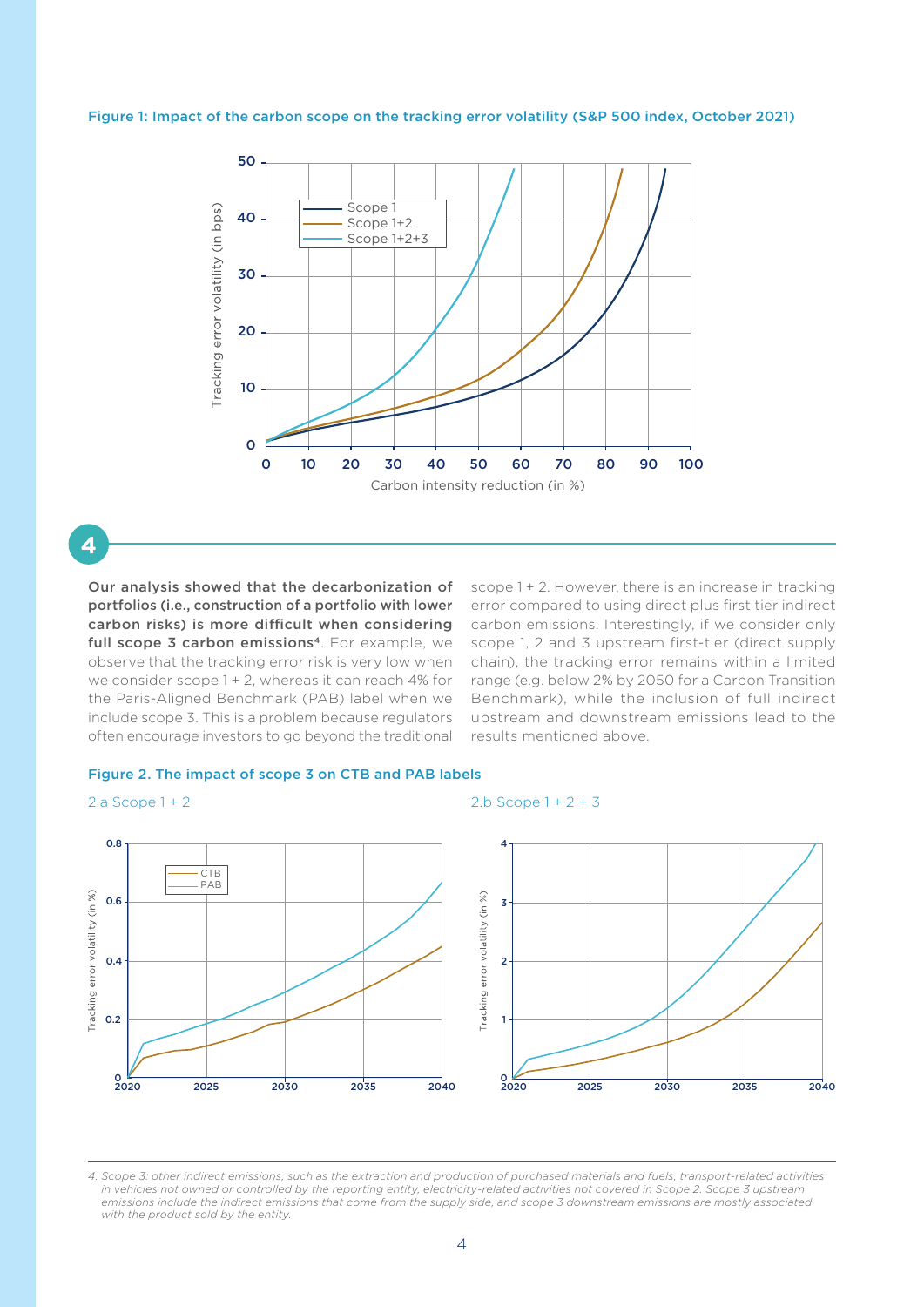In addition, the Carbon Transition Benchmark (CTB)<sup>5</sup> and PAB labels require that the exposure to sectors highly vulnerable to climate change is at least equal to the exposure in the investment universe (the socalled "high climate impact sectors"). Considering the

inclusion of these constraints, the tracking error risk is also heavily impacted. For the CTB label, tracking error risk becomes 4.5% when we add the broad high climate impact sectors ("HCIS") constraint, whereas this figure becomes 10% for the PAB label.

## Figure 3. The impact of the HCIS constraint on CTB and PAB labels



#### 3.a Narrow HCIS constraint 3.b Broad HCIS constraint



Another relevant consideration is the portfolio turnover needed to achieve the reduction required by the decarbonization pathways of the CTB and PAB labels. A high turnover is observed at the beginning and at the end of the period (namely 2020 and 2040), leading to very concentrated portfolios, especially in the case of a PAB benchmark including a broad HCIS constraint. These results show that the cost for investors may be higher when we consider both scope 3 and the broad HCIS constraint. Nevertheless, we can assume that the investable universe in the next decades will be very different and more aligned to a NZE trajectory than the current one.

# **5**

In conclusion of our analysis, we applied the framework to the Carbon Disclosure Project database. Using sample data of 751 corporates, we analyzed their participation, ambition and credibility. Most issuers are not on the right track since the carbon emissions trend is positive for more than 65% of them. Nevertheless, half of them have been successful at reducing their trend slope in 2019 and 2020. By including the corporates' reduction targets and the sectoral NZE scenarios provided by the IEA, we observed a positive correlation between participation and credibility, but a strong negative correlation between ambition and participation. Therefore, we were able to define the

two main hurdles that issuers are facing to achieve Net Zero Carbon Emissions: issuers' lack of ambition concerning their NZE scenario and lack of alignment of NZE targets with their past trends. Concerning the sectors, we noticed that issuers from the Electricity (or power generation) sector have made significant effort to restrain their carbon emissions, while issuers from the industrial sector continue to dramatically increase their carbon emissions on average. Finally, we estimated that there is a 50% probability of reaching 1.5° C before 2033 if the trend observed between 2013 and 2020 continues!

*<sup>5.</sup> CTB: The label requires a year-on-year self-decarbonization of 7% on average per annum, based on scope 1,2 and 3 emissions, a minimum carbon intensity reduction of 30% and a minimum exposure to sectors highly exposed to climate change. Other constraints are also imposed such as issuer exclusions (controversial weapons and societal norms violators), a minimum green share revenue, or some activity exclusions.*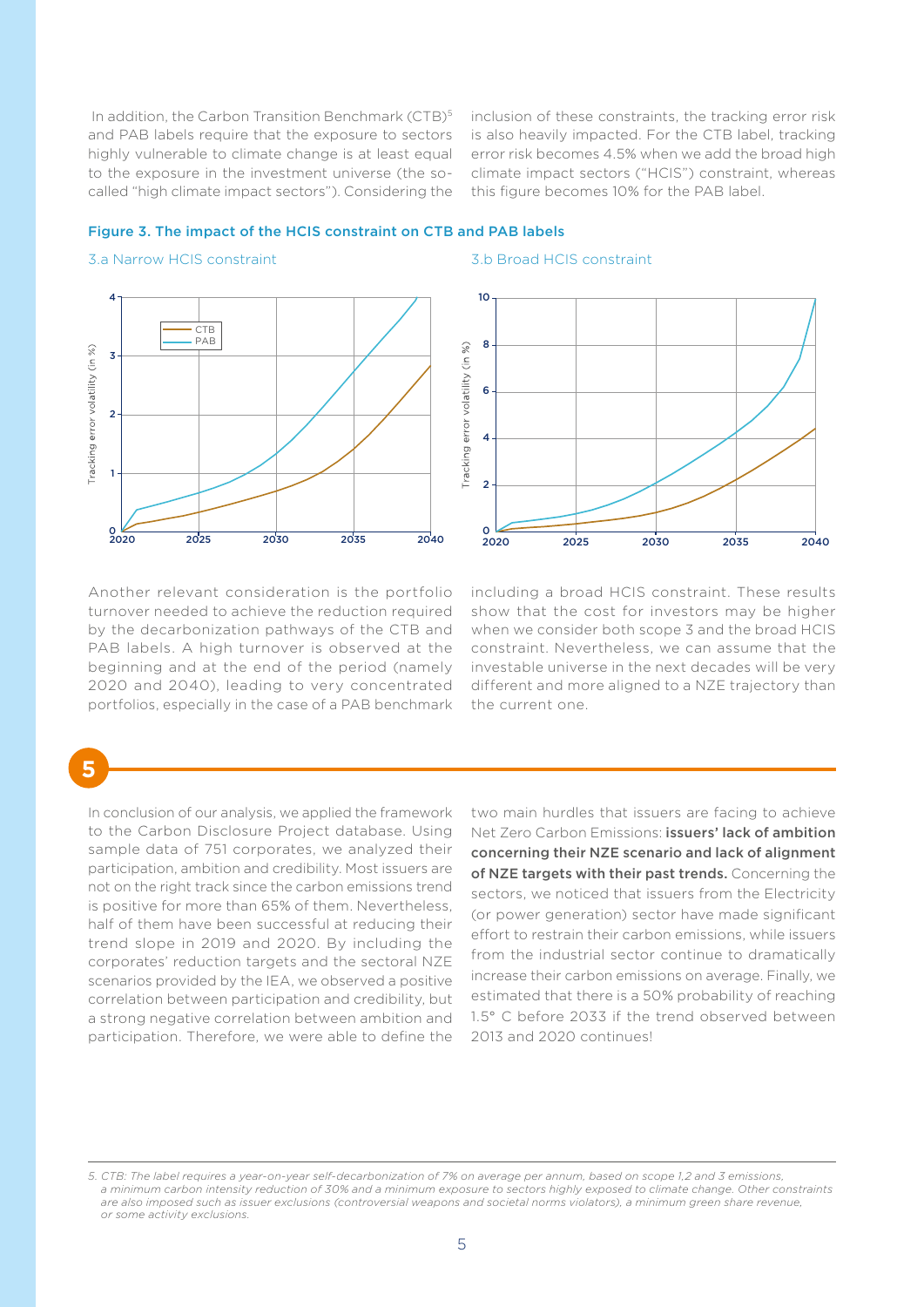## Figure 4. Probability to reach 1.5°C



# Conclusion

In essence, introducing constraints or adding extrafinancial objectives to portfolio construction makes the exercise more complex. Indeed, by construction, the addition of constraints reduces the universe and therefore the possible diversification of optimized portfolios. In this context, it's important to prioritize the objectives in a coherent transition logic. These papers have tried to provide answers to two main issues. In the first one, we proposed asset-level metrics that allow the performance of an issuer towards the NZE scenario to be assessed. The objective of these metrics is to promote transparent and comparable information that will support communication between investors and corporates and a unified framework that will help asset owners and managers to define their engagement policies and their NZE investment strategies.

We have seen that the decarbonization path is more difficult and can involve a high degree of tracking

error if we include scope 3 emissions. Asset owners and managers should keep this mind as they are increasingly encouraged by regulators and other stakeholders to go beyond scope 1 + 2. Additionally, portfolio alignment requires new metrics that are more difficult to estimate, implying more uncertainties about the optimal portfolio solution. As a result, these two combined factors will have significant impact on investors in the coming years and we can without any doubt anticipate large portfolio rebalancing in the future.

In conclusion, asset owners and managers must accelerate their engagement policies if they do not want to let the gap widen between both the economic and financially effective decarbonization required and the effective emissions pathway pursued by individual companies. Too much mismatch between the two decarbonisation pathways could become a significant issue for the asset management industry.